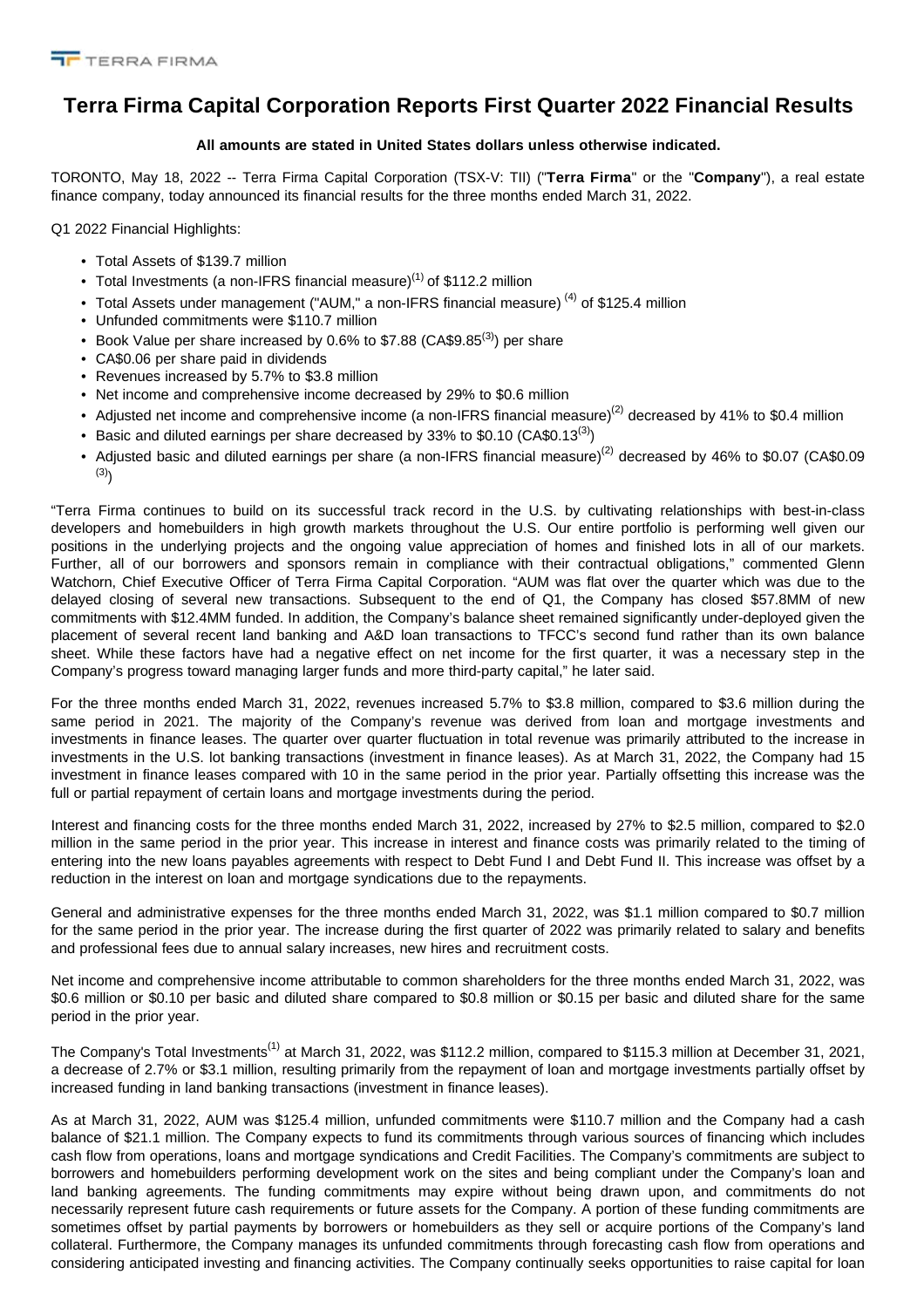and land banking originations through a syndicate of sophisticated, accredited investors.

The Company's Management's Discussion & Analysis and Financial Statements as at and for the three months ended March 31, 2022 have been filed and are available on SEDAR (www.sedar.com).

## **About Terra Firma**

Terra Firma is a full service, publicly traded real estate finance company that provides real estate financings secured by investment properties and real estate developments in Canada and throughout the United States. The Company focuses on arranging and providing financing with flexible terms to real estate developers and owners who require shorter-term loans to bridge a transitional period of one to five years where they require capital at various stages of development or redevelopment of a property. These loans are typically repaid with lower cost, longer-term debt obtained from other Canadian financial institutions once the applicable transitional period is over or the redevelopment is complete or from proceeds generated from the sale of the real estate assets. Terra Firma offers a full spectrum of real estate financing under the guidance of strict corporate governance, clarity and transparency. For further information, please visit Terra Firma's website at www.tfcc.ca.

#### **Non-IFRS Financial Measures**

This press release refers to certain financial measures, including adjusted net income and comprehensive income and Total Investments, each as described below, which are not measures defined under International Financial Reporting Standards ("IFRS") as prescribed by the International Accounting Standards Board, do not have standardized meanings prescribed by IFRS and should not be construed as alternatives to profit/loss or other measures of financial performance or financial position calculated in accordance with IFRS. These measures may differ from those made by other companies and accordingly may not be comparable to such measures as reported by other companies. These measures have been derived from the Company's financial statements and disclosed herein because the Company believes they are of assistance in the understanding of the operational performance of the Company. Non-IFRS financial measures are commonly used by the financial community to analyze and compare the performance of companies engaged in the same industries and to help evaluate the trends more readily.

- (1) Total Investments consists of the loan and mortgage investments, investment in finance leases, portfolio investments, investments in associates, convertible note receivables and an investment property held in joint operations.
- (2)Adjusted net income and comprehensive income (as well as adjusted net income and comprehensive income attributable to common shareholders, adjusted diluted net income and comprehensive income attributable to common shareholders, which in the current periods are equal to adjusted net income and comprehensive income and adjusted earnings per share are calculated by adjusting the following (as applicable), irrespective of materiality:
	- foreign exchange gains/losses related to the Company's net U.S. dollar-denominated net assets;
	- impairment losses/reversals;
	- net gains/losses on the disposal of equity-accounted investments;
	- share-based compensation;
	- other unusual one-time items; and
	- the income tax impact of the items listed above.

(3)Adjusted basic and diluted earnings per share for Q1 2022 were translated to CA\$ using the exchange rate of \$1.2648, respectively. Book Value per share was translated to CA\$ using the exchange rate \$1.2505.

(4)Assets under management ("AUM") are the assets managed by the Company on behalf of the Company's syndicate investors, as well as the Company's assets, and do not include capital commitments that have not yet been funded.

Note that further information concerning such non-IFRS financial measures, including reconciliations of such non-IFRS financial measures to the most directly comparable measure specified, defined or 48determined under IFRS for the periods indicated, can be found in the Company's Management's Discussion & Analysis for the three months ended March 31, 2022.

The TSX-V has neither approved nor disapproved the contents of this press release. The TSX-V does not accept responsibility for the adequacy or accuracy of this press release.

#### **Forward-Looking Information**

This Press Release contains forward*‐*looking statements with respect matters concerning the business, operations, strategy and financial performance of Terra Firma, and include statements concerning Terra Firma's loan originations expected in 2022 and their impact on AUM, and potential significant growth both in AUM and net income in 2022 and beyond. These statements generally can be identified by use of forward-looking word such as "may", "will", "expects", "estimates", "indicates" "anticipates", "intends", "believe", "should" or "could" or the negative thereof or similar variations. The future business, operations and performance of Terra Firma could differ materially from those expressed or implied by such statements. Such forward-looking statements are qualified in their entirety by the inherent risks and uncertainties surrounding future expectations, including the matters covered by any non-binding letters of intent that are not completed, as well as risks relating to market factors, competition, and dependence on tenants' financial conditions, environmental and tax related matters, and reliance on key personnel, as well as the risks discussed in Terra Firma's most recently filed annual Management's Discussion and Analysis, any subsequently filed interim Management's Discussion and Analysis or Terra Firma's most recently filed Annual Information Form. Forward*‐*looking statements are based on a number of assumptions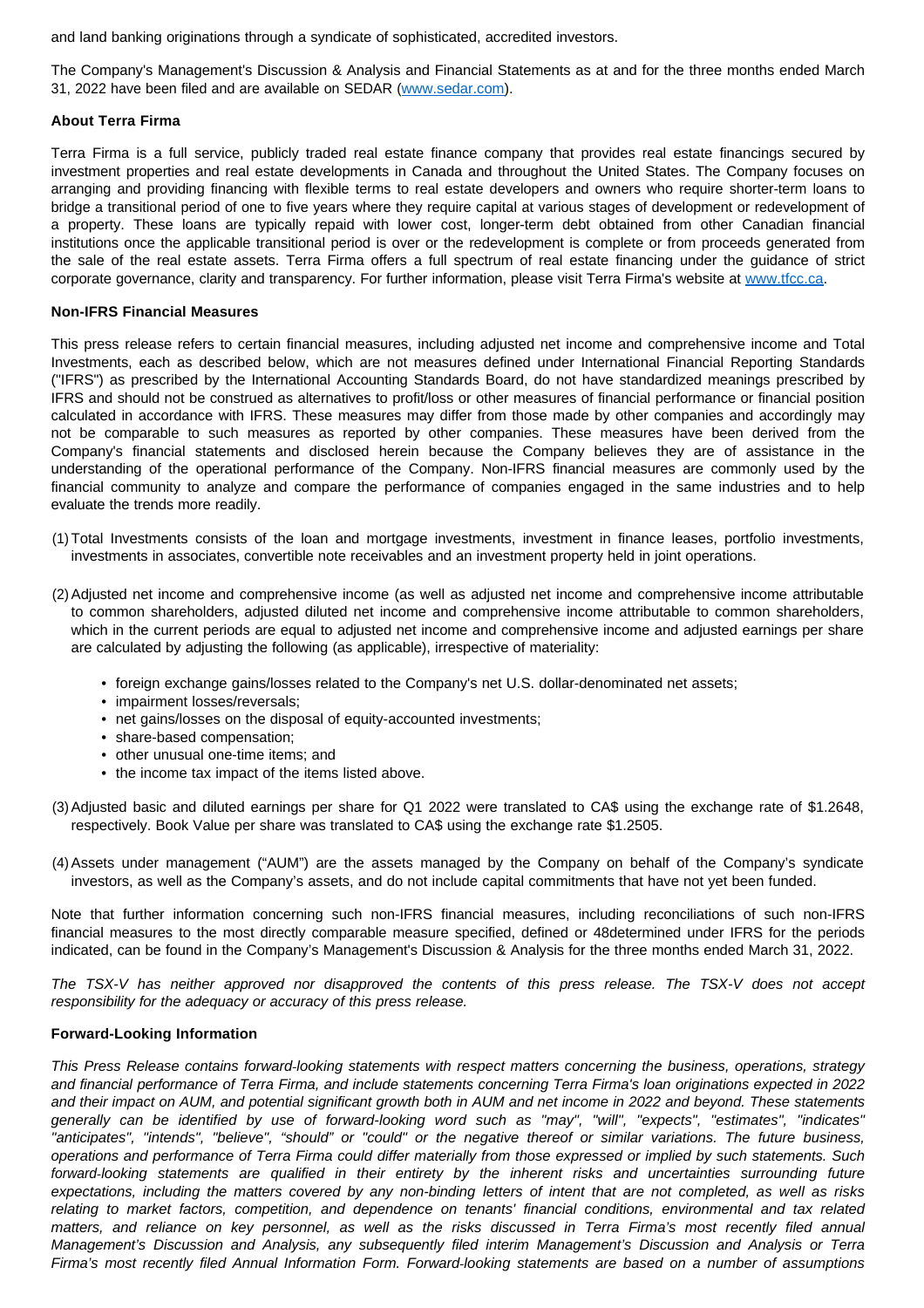which may prove to be incorrect, including that the general economy, local real estate conditions and interest rates are stable, the absence of significant changes in government regulation, and the continued availability of equity and debt financing. There can be no assurances that forward*‐*looking statements will prove to be accurate, as actual results and future events could differ materially from those anticipated in such statements. Accordingly, readers should not place undue reliance on forward*‐* looking statements. The cautionary statements qualify all forward*‐*looking statements attributable to Terra Firma and persons acting on its behalf. Unless otherwise stated, all forward looking statements speak only as of the date of this Press Release and Terra Firma does not assume any obligation to update such statements, whether as a result of new information, future events or otherwise, except as required by applicable Canadian securities laws.

For further information, please contact:

Terra Firma Capital Corporation Glenn Watchorn Chief Executive Officer Phone: 416.792.4702 gwatchorn@tfcc.ca

or

Terra Firma Capital Corporation Y. Dov Meyer Executive Chairman Phone: 416.792.4709 ydmeyer@tfcc.ca

or

Ali Mahdavi Managing Director Spinnaker Capital Markets Inc. Phone: 416.962.3300 am@spinnakercmi.com

## **Terra Firma Capital Corporation**

# **Interim Condensed Consolidated Statements of Income and Comprehensive Income**

For the three months ended March 31, 2022 and 2021 (Unaudited)

|                                                | Three months ended |                  |  |
|------------------------------------------------|--------------------|------------------|--|
|                                                | March 31<br>2022   | March 31<br>2021 |  |
| <b>Revenue</b>                                 |                    |                  |  |
| Interest and fees                              | \$<br>1,760,406 \$ | 2,796,724        |  |
| Finance income                                 | 2,026,538          | 785,963          |  |
| Rental                                         | 43,413             | 40,559           |  |
|                                                | 3,830,357          | 3,623,246        |  |
| <b>Expenses</b>                                |                    |                  |  |
| Property operating costs                       | 15,071             | 14,837           |  |
| General and administrative                     | 1,103,536          | 737,684          |  |
| Share based compensation (recovery)            | (134, 187)         | 60,071           |  |
| Interest and financing costs                   | 2,515,709          | 1,985,778        |  |
| Recovery of loan and mortgage investment loss  | (25, 766)          | (46, 135)        |  |
| Provision for investment in finance lease loss | (17, 346)          | 103,783          |  |
| Realized and unrealized foreign exchange gain  | (22, 763)          | (77, 698)        |  |
| Share of income from investment in associates  | (235,070)          | (79, 627)        |  |
|                                                | 3,199,184          | 2,698,693        |  |
| Income from operations before income taxes     | 631,173            | 924,553          |  |
| Income taxes                                   | 53,597             | 105,797          |  |
| Net income and comprehensive income            | \$<br>577,576 \$   | 818,756          |  |
| <b>Earnings per share</b>                      |                    |                  |  |
| <b>Basic</b>                                   | \$<br>$0.10$ \$    | 0.15             |  |